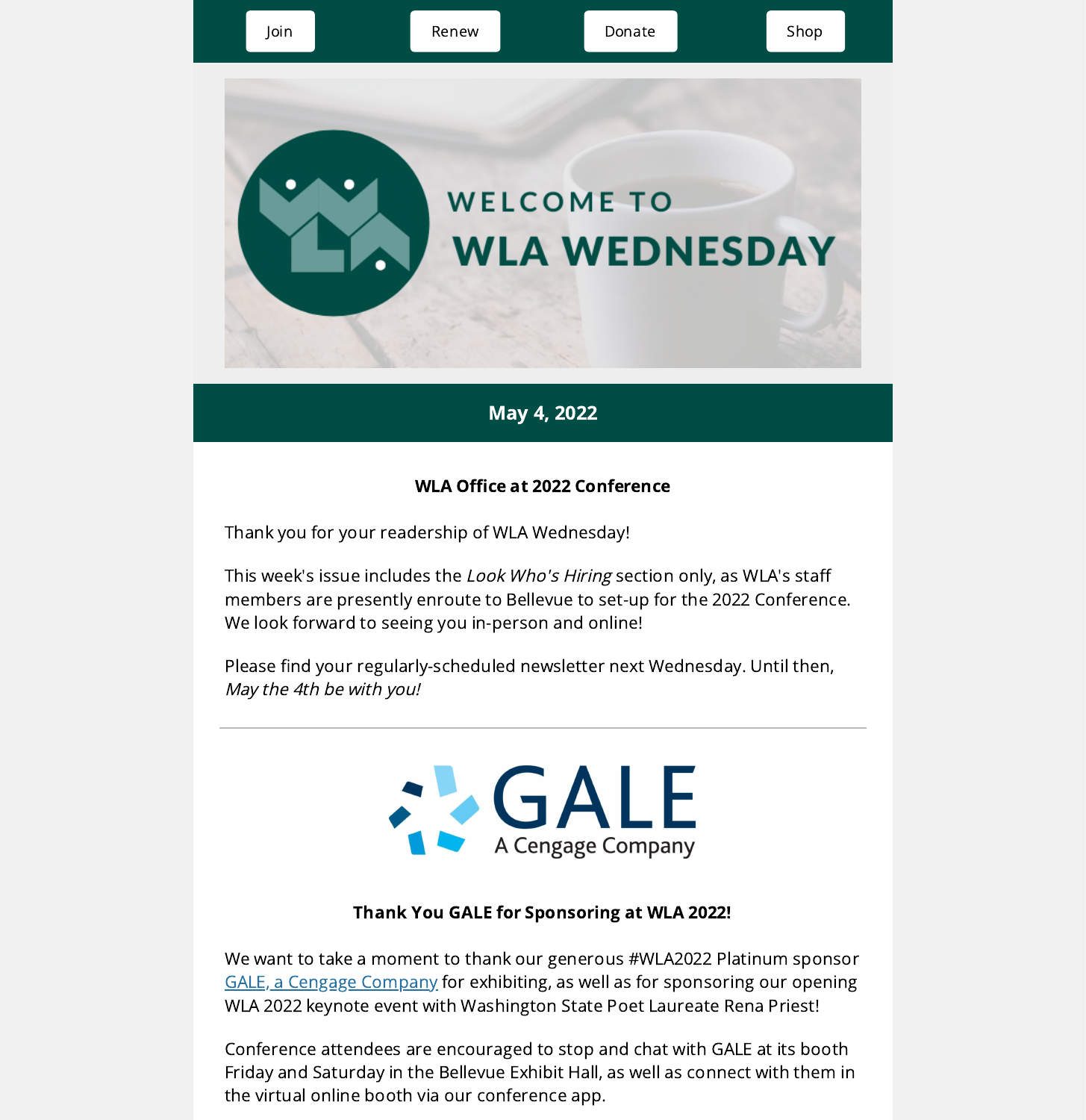## Look Who's Hiring

Bellevue College Library is seeking an [Undergraduate](https://hcprd.ctclink.us/psc/tam/EMPLOYEE/HRMS/c/HRS_HRAM_FL.HRS_CG_SEARCH_FL.GBL?Page=HRS_APP_SCHJOB_FL&Action=U) Research Librarian, Assistant (Tenure Track) Professor.

Bellingham Public Library is seeking an Adult Public Services [Librarian](https://www.governmentjobs.com/careers/cobwa/jobs/3508112/librarian-1) and a Public [Services](https://www.governmentjobs.com/careers/cobwa/jobs/3516478/library-clerk) Clerk.

City of Grandview is seeking a Library [Director](https://grandview.wa.us/departments/human-resources/job-openings/).

Grays Harbor College is seeking a Library and Archives [Paraprofessional](https://www.schooljobs.com/careers/ghc/jobs/3372844/library-and-archives-paraprofessional-3) 3.

Highline College is seeking a Library & Archives [Paraprofessional](https://www.schooljobs.com/careers/highline/jobs/3528934/library-archives-paraprofessional-4) 4.

Kelso Public Library is seeking a Library [Assistant](https://www.governmentjobs.com/careers/kelso/jobs/3149150/library-assistant-iii-administrative-assistant) III.

NCW Libraries is seeking an Area [Manager](https://www.ncwlibraries.org/currentopenings/) and Branch Librarian [MLIS/MLS](https://www.ncwlibraries.org/currentopenings/) – Coulee City.

Orbis Cascade Alliance is seeking a Program Manager – Diversity and User Experience, and Consortial Training [Coordinator.](https://www.orbiscascade.org/program-manager-diversity-and-user-experience-and-consortial-training-coordinator/)

Orcas Island Public Library is seeking a Library [Director.](https://www.orcaslibrary.org/jobs.html)

Pierce County Library System is seeking Customer [Experience](https://jobs.silkroad.com/PierceCountyLibrary/Careers?useSavedSearch=True) Assistants.

Primary Source is seeking an [Administrative](http://www.primarysourceseattle.com/job-opportunities.html) Assistant.

Saint Martin's University is seeking an [Electronic](https://workforcenow.adp.com/mascsr/default/mdf/recruitment/recruitment.html?cid=7138f757-560b-432d-a0d6-3a29cd79033e&ccId=19000101_000001&type=MP&lang=en_US) Services Librarian.

Seattle University is seeking a **Health Sciences Librarian**.

Sno-Isle Libraries is seeking a **[Part-Time](https://www.paycomonline.net/v4/ats/web.php/jobs/ViewJobDetails?job=56424&clientkey=7DCA7393E0FCBDDD24786ED549B71F9E) Public Services Assistant I**.

South Puget Sound Community College is seeking an Open [Education](https://www.schooljobs.com/careers/spscc/jobs/3387268/open-education-librarian-full-time-tenure-track) Librarian.

Spokane Public Library is seeking a **Public Affairs [Specialist](https://www.spokanelibrary.org/aboutus_libraryinformation_employmentopportunities/) and Special Events** [Coordinator.](https://www.spokanelibrary.org/aboutus_libraryinformation_employmentopportunities/)

Tacoma [Community](https://www.schooljobs.com/careers/tacomacc/jobs/3451010/dean-of-library-and-learning-innovation) College is seeking a Dean of Library and Learning Innovation.

[Timberland](https://www.governmentjobs.com/careers/timberland) Regional Library is seeking two Library Managers 2 (Aberdeen, North Mason) and an [Operations](https://www.governmentjobs.com/careers/timberland/jobs/3393215/operations-supervisor-chehalis?pagetype=jobOpportunitiesJobs) Supervisor (Chehalis).